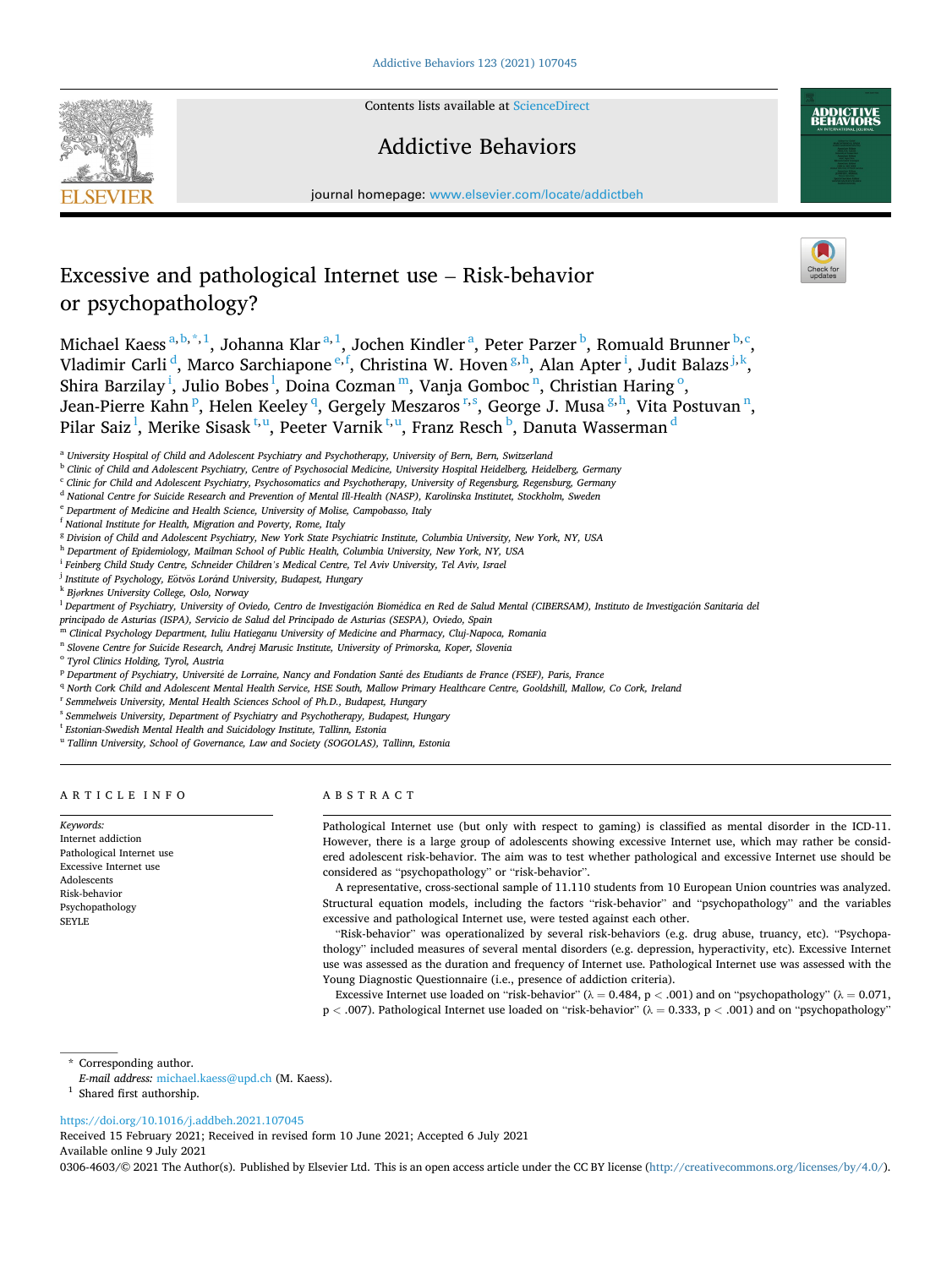$(\lambda = 0.852, p < .001)$ . Chi-square tests determined that the loadings of excessive Internet use  $(\chi^2(1) = 81.98, p$ *<* .001) were significantly stronger on "risk-behavior" than "psychopathology". Vice versa, pathological Internet use loaded significantly stronger on "psychopathology" ( $\chi^2$  (1) = 107.10, p < .001).

The results indicate that pathological Internet use should rather be considered as psychopathology. Excessive

Internet use on the other hand, should be classified as adolescent risk-behavior.

#### **1. Introduction**

The accessibility of the Internet in European Union countries has expanded enormously during the last decade (according to the Eurostat – the households' level of Internet access from 68% in 2010 to 90% in 2019). Growing up in our digital world bears risks, especially for the youngest members of our society [\(Gentile et al., 2017](#page-5-0)). Besides cyberbullying and cyber-criminality, the addictive potential of specific Internet-applications has received increasing attention, and will need to be further addressed in the future. The World Health Organization (WHO) recently confirmed the inclusion of *Gaming Disorder* in the International Classification of Diseases 11th Revision (ICD-11; [WHO,](#page-5-0)  [2018\)](#page-5-0); thus, set a milestone in the discourse on Internet addiction.

Pathological Internet use is an umbrella term for several different online behaviors leading to addictive symptoms [\(Young et al., 1999\)](#page-5-0). A representative study has shown, that a pathological Internet use can affect the quality of life in many aspects [\(Machimbarrena et al., 2019](#page-5-0)). Not only psychological and emotional, but also the social and physical quality of life can be negatively influenced by pathological Internet use ([Machimbarrena et al., 2019](#page-5-0)). So far, five online behaviors have been labelled as potentially addictive: Online games, social media, Internet pornography, gambling and online search. The inclusion of the diagnosis *Internet Gaming Disorder* in the research appendix of the Diagnostic and Statistical Manual of Mental Disorders (DSM-5; American Psychiatric [Association, 2013](#page-5-0)), and *Gaming Disorder* in the ICD-11 confirmed the concept that Internet use – if fulfilling addiction criteria – should be treated as a mental disorder. For the diagnosis of *Internet Gaming Disorder*, nine criteria based on those for substance-use disorder and gambling disorder were developed: preoccupation, withdrawal, tolerance, unsuccessful control, loss of interest, continuation despite problems, deception, escape negative mood and risk opportunities. For the diagnosis, 5 of 9 criteria must be fulfilled within the past 12 months. Those criteria have been applied for other Internet-specific addictions, such as social media addiction, as well. In the ICD-11, *Gaming Disorder*  (6C51) is included in the section of behavioral addictions [\(WHO, 2018](#page-5-0)).

Excessive (i.e. very frequent or enduring) use of Internet applications is common among adolescents and known to be correlated with pathological Internet use (i.e. individuals with Internet addiction use the Internet excessively; [Durkee et al., 2012](#page-5-0)) as well as Internet Gaming Disorder (i.e. IGD criteria significantly predicted gaming engagement; [Przybylski et al., 2017](#page-5-0)). As neither duration nor frequency of Internet use are diagnostic criteria in both DSM-5 or ICD-11, excessive use does not necessarily meet criteria for pathological internet use (addiction criteria). Thus, in addition to excessive use, it appears that other factors are required for Internet use to become pathological. Caplan and High showed in a study that in addition to excessive use, cognitive preoccupation strongly influenced the extent of the negative outcome of Internet use ([Caplan and High, 2006\)](#page-5-0). Another theory states, that deficient selfregulation decisively influences whether excessive Internet use becomes pathological or not [\(Tokunaga and Rains, 2010](#page-5-0)). Nonetheless, an excessive amount spent online bears potential risks: Other activities, such as physical fitness, sleeping pattern or real social interaction, are prone to get neglected potentially leading to a negative spiral where, in the end, the life is fully oriented towards the Internet use. The phenomena of pathological versus excessive Internet use would be comparable to excessive alcohol use (i.e., binge drinking) versus alcohol addiction. Binge drinking is defined as heavy alcohol intake without fulfilling addiction criteria [\(Kuntsche et al., 2017](#page-5-0)), and could serve as a

basis for defining excessive Internet use as adolescent risk-behavior. Excessive and pathological Internet use might be described as a milder version of binge-drinking and alcohol abuse, as the physical consequences are less severe. Nonetheless, a study showed, that just one day of excessive gaming shortened the deep sleep phase in adolescents, so there is a measureable immediate health impact of excessive Internet use ([Dworak et al., 2007\)](#page-5-0).

Adolescence is known as a phase of transition and vulnerability. In this phase, critical developmental steps [\(Remschmidt, 2013; Jackson](#page-5-0) & [Goossens, 2020](#page-5-0)) go alongside with an essential reorganization of the brain ([Giedd et al., 1999; Konrad et al., 2013](#page-5-0)). This fundamental reorganization in different areas seems to set the ground for an increased vulnerability for the incidence of mental illness ([Kessler et al., 2007,](#page-5-0)  [Costello et al., 2003\)](#page-5-0). Another frequent phenomenon that seems to be related to the specific phase of adolescence is risk-behavior ([Jessor,](#page-5-0)  [1991\)](#page-5-0). Although the occurrence of risk-behaviors in adolescents can be regarded as normative, those behaviors can potentially endanger the physical and psychosocial development in a critical developmental age ([Hurrelmann, 1990; Jessor, 1991\)](#page-5-0). Risk-behaviors have been postulated to cause higher morbidity in adolescents and are often seen as promoting factor for psychiatric disorders (Jessor, 2014). The social norms determine to a large extent which behavior is categorized as healthy, which as risk-behavior, or even pathological behavior. This can lead to either an underestimation of problematic developments or prejudices against unproblematic behaviors. It has been shown previously, that riskbehaviors tend to decrease with emerging adulthood ([Gardner](#page-5-0) & [Steinberg, 2005](#page-5-0)).

Previous research has shown both correlations between pathological Internet use and excessive Internet use as well as associations of pathological Internet use with both several types of risk-behavior and diverse forms of psychopathology [\(Carli et al., 2013; Durkee et al., 2012; Durkee](#page-5-0)  et al., 2016; González-Bueso et al., 2018, Kaess et al., 2014), but none of those compared excessive versus pathological Internet use regarding their classification to either psychopathology or risk-behavior. The strength and novelty of this study is to show the empirical distinction between excessive and pathological Internet use as risk-behavior or psychopathology in a large and representative European sample, using structural equitation modeling (SEM; [Wasserman et al., 2015](#page-5-0)). It aims to empirically address the research question whether pathological Internet use can be classified as one form of psychopathology, while excessive Internet use can be classified as one type of risk-behavior.

### **2. Research methods**

## *2.1. Subjects and procedure*

Data were drawn from the baseline assessment of the multi-center study "Saving and Empowering Young Lives in Europe" (SEYLE) study. The aim of SEYLE was to develop and implement prevention programs concerning adolescent risk- and self-destructive behaviors in a randomized controlled intervention study. The representative sample of 11.110 students (participation rate of 89.6%) was recruited from 179 randomly selected schools in 10 European Countries (Austria, Estonia, France, Germany, Hungary, Ireland, Italy, Romania, Slovenia and Spain) in 2010. The sample included 4.502 males (40.7%) and 6.562 females (59.3%) with a mean age of 14.80 years (SD  $\pm$  0.839). Approval from local ethical committees was granted in each participating center. All pupils of the 8th and 9th grades in participating schools were invited to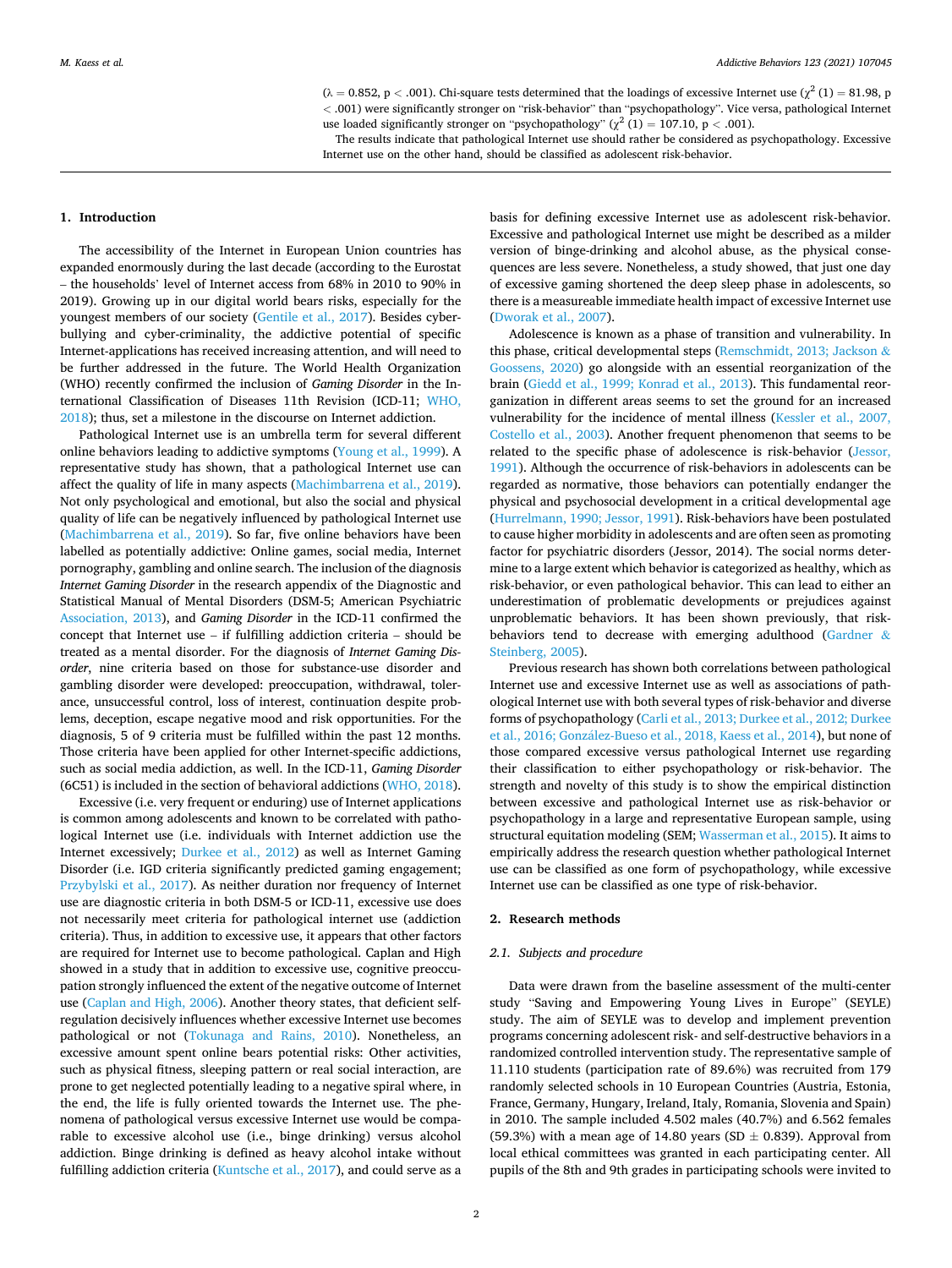<span id="page-2-0"></span>

**Fig. 1.** Structural equation model (SEM) of risk-behavior and psychopathology and the variables excessive Internet use and pathological Internet use (\*\*\* p *<* .001, \*\* p *<* 0.05, 1 see coefficients in Table 1, 2 see coefficients in Table 2). Excessive Internet use shows a stronger loading on risk-behavior, and pathological Internet use shows a stronger loading on psychopathology.

#### **Table 1A**

Structural equation model (SEM) on the variables of risk-behavior.

|                                               | <b>Risk-Behavior</b> |       |                          |                |
|-----------------------------------------------|----------------------|-------|--------------------------|----------------|
| Variable (Prevalence)                         | Coefficient          | SE.   | p                        | 95%CI          |
| Alcohol abuse                                 |                      |       |                          |                |
| Frequency (8.0%)                              | 3.23                 | 0.119 | $\,<\,$                  | $3.00 - 3.46$  |
|                                               |                      |       | 0.001                    |                |
| Quantity (9.4%)                               | 3.60                 | 0.122 | $\overline{\phantom{a}}$ | 3.36-3.84      |
|                                               |                      |       | 0.001                    |                |
| Being drunk (13.8%)                           | 4.30                 | 0.183 | $\,<\,$                  | 3.94-4.66      |
|                                               |                      |       | 0.001                    |                |
| Hangover (7.5%)                               | 3.69                 | 0.119 | $\overline{\phantom{a}}$ | 3.45-3.92      |
|                                               |                      |       | 0.001                    |                |
| Illicit drug abuse                            |                      |       |                          |                |
| Frequency (4.7%)                              | 2.77                 | 0.104 | $\,<\,$                  | $2.57 - 2.98$  |
|                                               |                      |       | 0.001                    |                |
| Cigarette abuse                               |                      |       |                          |                |
| Number of cigarettes                          | 2.15                 | 0.076 | $\,<\,$                  | $2.00 - 2.30$  |
| (20.4%)                                       |                      |       | 0.001                    |                |
| First time of smoking                         | 1.40                 | 0.051 | $\overline{\phantom{a}}$ | $1.30 - 1.50$  |
| $(25.9\%)$                                    |                      |       | 0.001                    |                |
| Precocious sexual                             |                      |       |                          |                |
| intercourse                                   |                      |       |                          |                |
| Number (2.8%)                                 | 2.15                 | 0.122 | $\,<\,$                  | $1.91 - 2.39$  |
|                                               |                      |       | 0.001                    |                |
| No use of condom (2.8%)                       | 1.56                 | 0.072 | $\overline{\phantom{a}}$ | $1.42 - 1.70$  |
|                                               |                      |       | 0.001                    |                |
| School absence                                |                      |       |                          |                |
| Truancy (2.6%)                                | 1.05                 | 0.102 | $\,<\,$                  | $0.853 - 1.25$ |
|                                               |                      |       | 0.001                    |                |
| Sensation seeking<br>Ride with drunken driver |                      |       |                          |                |
|                                               | 1.05                 | 0.046 | $\,<\,$                  | $0.962 - 1.14$ |
| $(16.9\%)$                                    |                      |       | 0.001                    |                |
| Ride a bike without helmet                    | 0.618                | 0.359 | $\,<\,$                  | $0.547 -$      |
| $(29.2\%)$                                    |                      |       | 0.001                    | 0.688          |
| Urban railway surfing (5.2%)                  | 0.907                | 0.090 | $\lt$                    | 0.731-1.08     |
|                                               |                      |       | 0.001                    |                |
| Seek out dangerous places                     | 1.07                 | 0.042 | $\,<\,$                  | 0.988-1.15     |
| (31.7%)                                       |                      |       | 0.001                    |                |

| Table 2A |  |
|----------|--|
|          |  |

| Structural equation model (SEM) on variables of psychopathology. |  |  |  |  |
|------------------------------------------------------------------|--|--|--|--|
|------------------------------------------------------------------|--|--|--|--|

|                           | Psychopathology |           |         |                 |
|---------------------------|-----------------|-----------|---------|-----------------|
| Variable                  | Coefficient     | <b>SE</b> | p       | 95% CI          |
| Depression                | 0.851           | 0.016     | < 0.001 | $0.820 - 0.882$ |
| Anxiety                   | 0.837           | 0.017     | < 0.001 | $0.805 - 0.870$ |
| <b>Emotional problems</b> | 0.734           | 0.013     | < 0.001 | $0.708 - 0.760$ |
| Conduct problems          | 0.407           | 0.014     | < 0.001 | $0.379 - 0.435$ |
| Hyperactivity             | 0.458           | 0.012     | < 0.001 | $0.435 - 0.482$ |
| Social problems           | 0.358           | 0.015     | < 0.001 | $0.328 - 0.387$ |

participate in the study. Informed written consent was obtained from all participating pupils and at least one caregiver. The SEYLE study was registered in the US National Institute of Health (NIH) clinical trial registry (NCT00906620) and German Clinical Trials Register (DRKS00000214). The detailed protocol and methodological approach of the SEYLE study can be found elsewhere [\(Wasserman et al., 2010;](#page-5-0)  [Carli et al., 2013a; Carli et al., 2013b\)](#page-5-0). For further verification of the representativeness of the sample, key parameters of the SEYLE sample (average age, number of immigrants, population density, net income, gender ratio) were compared with the corresponding available national data (Eurostat, 2010), which confirmed the high representativity ([Dur](#page-5-0)[kee et al., 2012; Carli et al., 2013a; Carli et al., 2013b](#page-5-0)).

# *2.2. Measures*

**Excessive Internet use** was measured as a latent variable, combined from the variables Internet use duration and frequency. First by asking for the typical time spent watching TV, playing on the computer or surfing the Internet (duration). Secondly, Internet use was assessed by asking for the frequency of use (daily, weekly, monthly, never; frequency). **Pathological Internet use** was assessed using the wellestablished Young Diagnostic Questionnaire (YDQ; [Young, 1998\)](#page-6-0).

The focus of the YDQ lies on criteria measuring symptoms of addiction, including items for tolerance (item 2), loss of control (item 3 and 5), withdrawal symptoms (item 4), jeopardizing or loosing opportunities and relationships (item 6), deception of others (item 7), and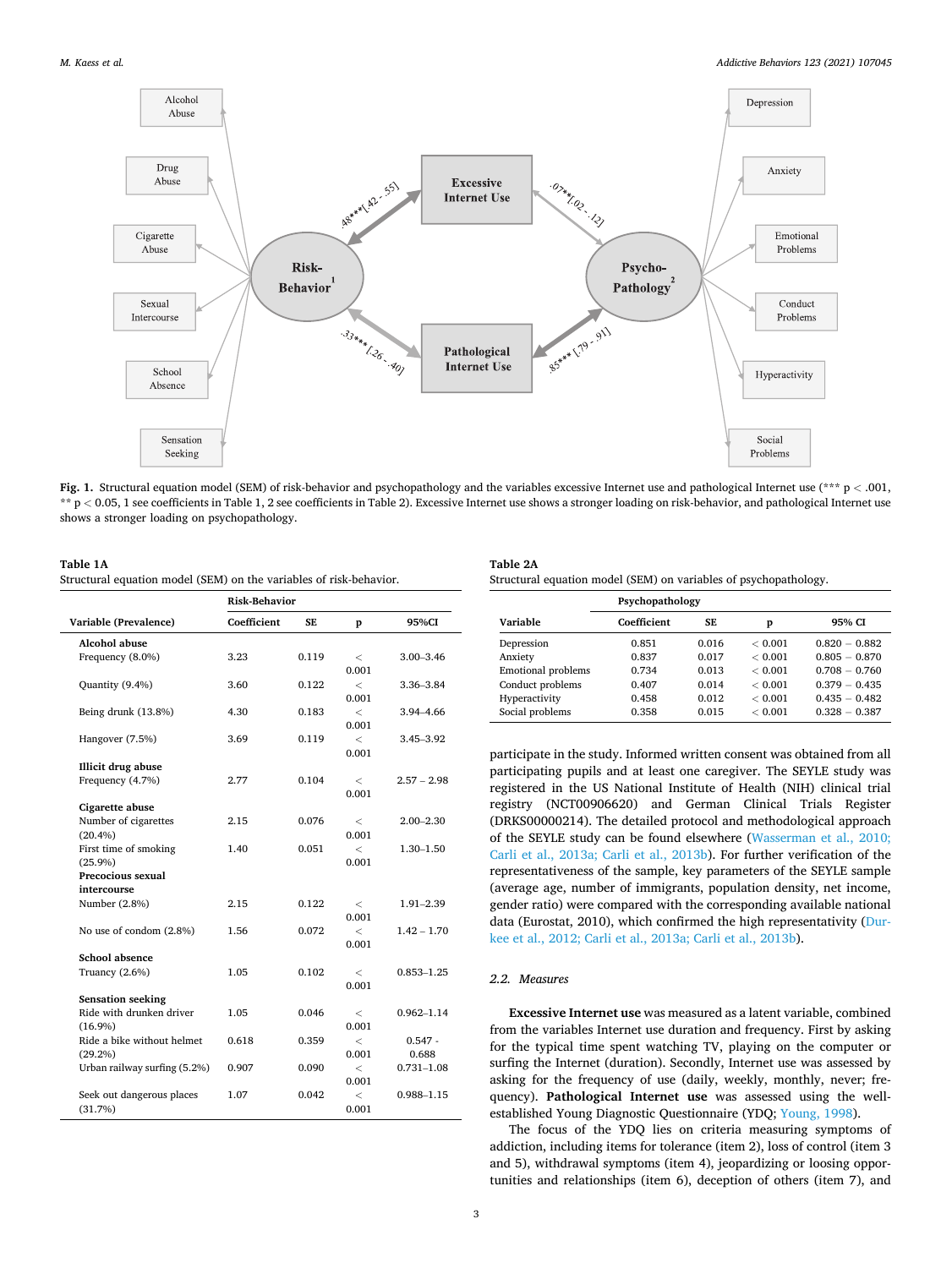negative mood regulation (item 8). The YDQ includes furthermore items asking indirectly about excessive Internet use (e.g. item 1, preoccupation with the Internet). The psychometric properties of the German version of the YDQ was examined within two independent samples in a study of Wartberg and colleagues, they found a satisfactory construct validity and a sufficient reliability [\(Wartberg et al., 2017\)](#page-5-0). The YDQ score from 0 to 8 reflects symptoms of clinical impairment or distress. Three categories were defined for the YDQ: (scoring 0–2) adaptive Internet use, (scoring 3–4) maladaptive Internet use and (scoring  $\geq$  5) pathological Internet use.

Risk-behavior was assessed as latent variable (substance abuse, sensation seeking and delinquent behaviors), using the well-established Global School-Based Student Health Survey (GSHS; [WHO, 2013](#page-5-0)). The assessed risk-behaviors were: alcohol abuse (frequency; quantity of alcohol drinking; times of being drunk and times of hangover); illicit drug abuse (frequency); cigarette abuse (number of cigarettes; first time of smoking); precocious sexual intercourse (number, no use of condom); truancy; sensation seeking and delinquent behaviors (ride with a drunken driver; ride a bike/ scooter without helmet; urban railway surfing; seek out dangerous places).

The latent variable psychopathology, composed of depression, anxiety, emotional problems, conduct problems, hyperactivity and social problems, was assessed with the Beck Depression Inventory (BDI-II; [Beck](#page-5-0)  [et al., 1996\)](#page-5-0), the Zung Self-Rating Anxiety Scale (Z-SAS; [Zung 1971\)](#page-6-0) and the Strengths and Difficulties Questionnaire (SDQ; [Goodman et al.,](#page-5-0)  [1998\)](#page-5-0). The BDI-II is a 21-item questionnaire which measures depressive symptoms within the last two weeks (item scores 0–3). The item "loss of libido" was replaced by the mean of the other 20 items. The scores of depressive symptoms were classified into four categories: (scoring 0–13) no depression, (scoring 14–19) mild depression, (scoring 20–28) moderate depression and (scoring 29–63) severe depression. Anxiety levels were measured using the Z-SAS, a 20-item questionnaire with scores from 20 to 80. Four categories for the total score were defined: (scoring 20–44) normal anxiety, (scoring 45–59) moderate anxiety, (scoring 60–74) severe anxiety and (scoring 75–80) extreme anxiety. With the 25-item SDQ, emotional and conduct problems, hyperactivity, peer relationship and pro-social behavior were measured. Based on the total score, the categorization in (scoring 0–15) "normal", (scoring 16–19) "borderline" and (scoring 20–40) "severe" was defined.

# *2.3. Statistical analysis*

All analyses were calculated using Stata 16 ([StataCorp, 2015](#page-5-0)). The demographics of the sample have been calculated with descriptive statistics. Further, generalized structural equation models (GSEM) were calculated (Rabe-Hesketh at al., 2004). The generalized GSEM, developed by [Rabe-Hesketh et al. \(2004\)](#page-5-0), does not make the assumption of a normal distribution and allows a large class of probability distributions of the variables. The models included linear and logistic regression. The SEM included the variables excessive Internet use (duration and frequency), pathological Internet use, risk-behavior, and psychopathology. The loading on risk-behavior and psychopathology was calculated for excessive and pathological Internet use. In the SEM excessive Internet use was operationalized as duration of Internet use and frequency of Internet. Pathological Internet use was operationalized as the categories of the YDQ, as the sum score was very skewed with the highest frequency at 0. Finally, the loadings of the independent variables on the dependent variables were compared with a chi-square test. For all calculations, a significance level of 0.05 was predetermined.

# **3. Results**

The final sample included 11.110 students: 4.502 males (40.7%) and 6.562 females (59.3%) with a mean age of 14.80 years (SD  $\pm$  0.839). Altogether, 42.6% of the adolescents reported a typical time of media consumption of 1–2 h per day. Less than an hour use per day was reported by 15.7%, 3–4 h by 32.3%, 5–6 h by 7.2% and 7–8 h by 1.3%. A minority of 0.8% reported a use of media for more than eight hours per day. Furthermore, 61.2% of the adolescents reported using the Internet every day, followed by 26.5% who use the Internet several times a week. Only 7.6% reported using the Internet once a week, 3.0% once a month or less and 1.8% reported never to use the Internet. Adaptive Internet use was reported by 83.2%, maladaptive Internet use by 13.1% and pathological Internet use was reported by 3.8%.

Tables 1 and 2 in the appendix include all types of risk-behavior and forms of psychopathology contributing to the "risk-behavior factor" or "psychopathology factor" respectively. All risk-behaviors showed a strong loading on the risk-behavior factor with a significance of p *<* .001, detailed coefficients are listed in table 1. All measures of psychopathology showed strong loadings on the psychopathology factor with a significance of p *<* .001, detailed coefficients are listed in table 2. The correlation between the latent variables risk behavior and psychopathology was  $r = 0.26$ .

Excessive Internet use  $(\lambda = 0.484, p < .001, SE = 0.033, 95\% \text{-Cl} =$ 0.419 – 0.549) and pathological Internet use ( $\lambda = 0.333$ , p < .001, SE = 0.035, 95%-CI =  $0.264 - 0.401$  both showed significant loadings on the risk-behavior factor. Excessive Internet use ( $\lambda = 0.071$ ,  $p = .007$ , SE = 0.026, 95%-CI = 0.019 - 0.122) and pathological Internet use ( $\lambda$  = 0.852, p *<* .001, SE = 0.032, 95%-CI = 0.790 − 0.914) also showed significant loadings on the psychopathology factor. The general structural equation model is plotted in [Fig. 1.](#page-2-0)

A chi-square test was performed to examine differences in loadings of the independent variables on risk-behavior and psychopathology. The loading of excessive Internet use  $\left(\chi^2(1)\right) = 81.98$ , p < .001) was significantly stronger on the risk-behavior factor. The loading of pathological Internet use was significantly stronger on the psychopathology factor than the risk-behavior factor  $(\chi^2 (1) = 107.10, p < .001)$ .

[Fig. 1](#page-2-0) 

# **4. Discussion and conclusion**

The current study aimed to empirically test the classification of pathological and excessive Internet use as either risk-behavior or psychopathology. For this purpose, a representative sample of 11.110 students from ten different European countries answered questions about their Internet use, risk-behaviors and mental health. Analysis included structural equation models with the latent factors risk-behavior and psychopathology as dependent variables and excessive Internet use (duration, frequency) as well as pathological Internet use (YDQ) as independent variables. Pathological Internet use was primarily associated with psychopathology; however, it also showed significant but smaller associations with risk-behavior. Excessive Internet use, was rather associated with the factor risk-behavior, albeit a very small but still significant association was found with psychopathology.

The results support the categorization of pathological Internet use as a form of psychopathology and therefore, it should be treated like a mental disorder. The findings also support the inclusion of *Gaming Disorder* in the diagnostic classifications and encourages the inclusion of further addictive online behavior in the diagnostic category of addictions. For excessive Internet use the results support a categorization as risk-behavior. Hence, the comparison to binge drinking as one important form of alcohol misuse seems appropriate. Furthermore, those results support, that duration and frequency of Internet use are not diagnostic criteria for pathological Internet use, but might be used for assessment of adolescents at-risk.

The results indicate that Internet use seems to range on a continuum from healthy via excessive to pathological. This was indicated by the lack of a clear separation line between risk-behavior and psychopathology since both pathological as well as excessive Internet use were related to both constructs but with different strengths. Thus, our data is in line with the ongoing and appropriate discussion about categorical versus dimensional diagnostic approaches for mental disorders in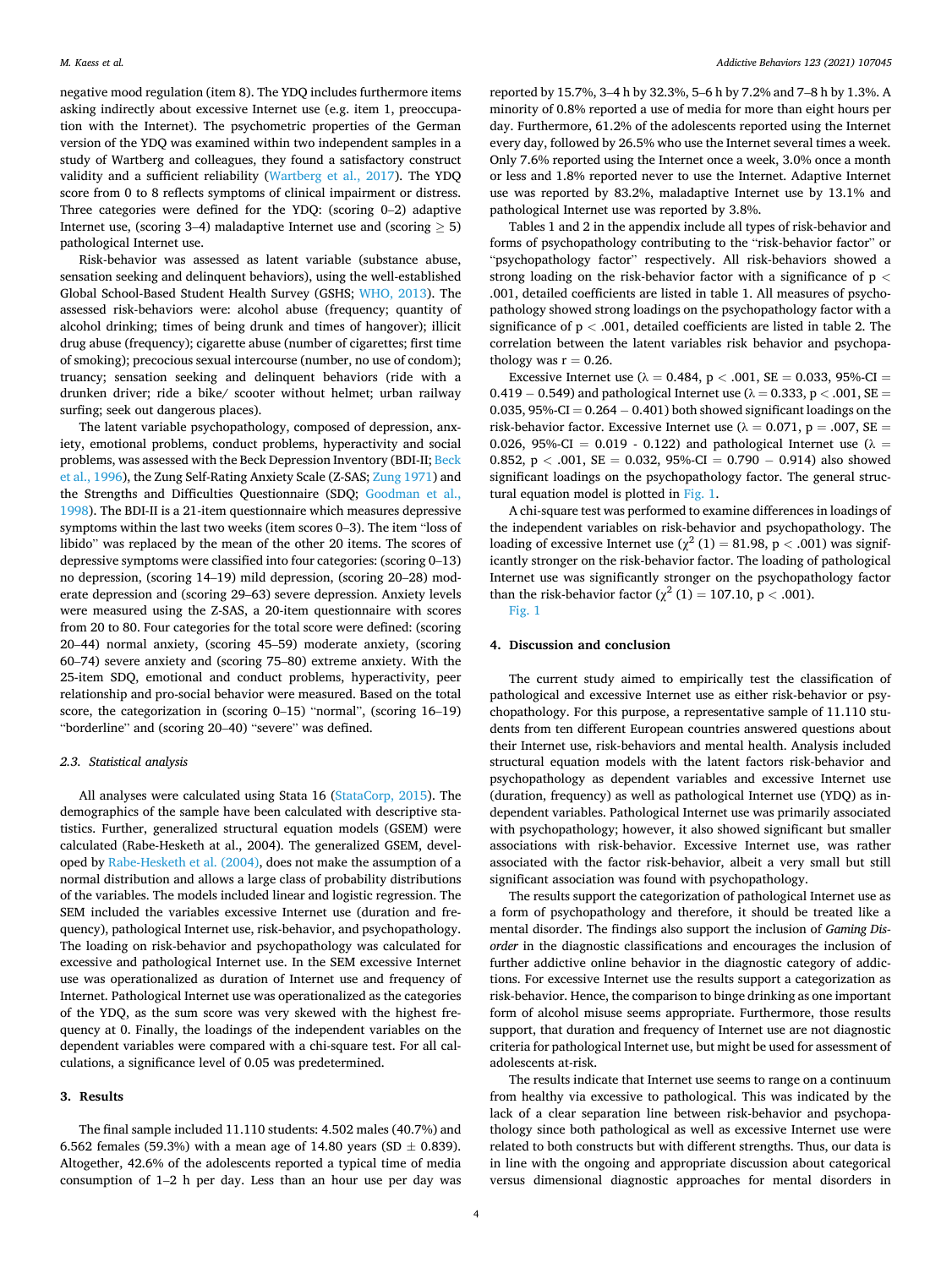general and addictions specifically. A dimensional model from riskbehavior to psychopathology might describe the spectrum of Internet use the best. At one end, there is the unproblematic Internet use, at the other end a pathological uncontrollable Internet use that is associated with substantial burden of disease. In between, there is an excessive or risky Internet use, that – similar to binge drinking – might cause some problems but is still controllable and not or not yet pathological. Similar patterns have been described also for depression and anxiety not only the conditions meeting the full criteria need attention, but also subthreshold conditions as early warning signs of mental health problems and behaviors (Balázs et al., 2013). A dimensional model of Internet use can address the critical comments, that within the official diagnostic criteria for Internet Gaming Disorder, users that are in a middle or mixed group are not yet adequately classified [\(Colder Carras and Kardefelt-](#page-5-0)[Winther, 2018\)](#page-5-0). Those could be identified as engaged or at-risk users without putting a pathology label on them. Alongside with diagnostic classification, a dimensional approach could be developed to guide prevention and interventions. In healthy users and especially adolescents, the universal prevention measures like raising awareness about the risks of the Internet should be applied. The training for responsible Internet use should be part of their basic education. Selective and indicated preventive measures can be implemented to identify and provide early interventions to at-risk users. The goal is to prevent or stop the transition from excessive to pathological Internet use. Preventive measures that have been implemented on a large scale in schools have shown first successes (Szász-Janocha et al., 2019). If full criteria of pathological Internet use are met, an early onset of therapy is of high importance ([Zajac et al., 2017](#page-6-0)). To this aim, suitable and effective treatments have to be established. Especially with regard to the longterm effectiveness of therapies, there is still a lack of research ([Zajac](#page-6-0)  [et al., 2017\)](#page-6-0). If a pathological Internet use remains undetected or untreated, it might become chronic and comorbidities arises ([Carli et al.,](#page-5-0)  [2013a; Carli et al., 2013b\)](#page-5-0). The clinical manifestation of pathological Internet us can show in many and complex facets. The symptoms of addiction (e.g. urge to use the Internet, not being able of control the use) are often concomitant with symptoms of depression, anxiety and sleep disorders ([Gentile et al., 2017](#page-5-0); Lam, 2014). The association with comorbidities can in turn influence Internet behavior: A *meta*-analysis showed that loneliness and depression can lead to increased Internet use ([Tokunaga, 2017\)](#page-5-0).

Although the current article clearly indicates the possible threats of excessive and pathological Internet use, it has to be kept in mind that in the contemporary world the digital devices and applications are natural part of peoples' lives, especially of young people's lives. Some authors claim that the negative impact of the time spent in the Internet can be overestimated, if the content of internet behaviors and meaning-making is not taken into account (Orben & [Przybylski, 2019; Orben](#page-5-0) & Przy[bylski, 2020](#page-5-0)). While in some cases an excessive use constitutes a riskbehavior, there are many passionate users with a high amount of time spent online without a risk or behavioral problems. Billieux and colleagues showed the importance of this distinction in Internet Gaming Disorder, pointing at the criterion of functional impairment caused by problematic gaming included in the ICD-11 ([Billieux et al., 2019\)](#page-5-0). The distinction between pathological and passionate users might be caused primarily by a deficient ability to control and monitor the own Internet use in pathological users ([Tokunaga, 2016\)](#page-5-0). A recent review article emphasizes that many studies on associations between digital technology and social media use and adolescents' well-being do not consider necessary nuances and therefore the knowledge about effects is inconclusive ([Orben, 2020](#page-5-0)). Also, different cohorts within the digital generation can have slight changes digital use and its impact on socioemotional wellbeing (Bohnert & [Gracia, 2020](#page-5-0)). In addition, it is important to remember that it is not the Internet itself that is addictive, but it is always about the specific applications that might be addictive ([Ryding and Kaye, 2018](#page-5-0)).

allowed a valid estimation of the classification of pathological and excessive Internet use. Furthermore, the homogenous methodology and standardized procedures applied in all countries increase the validity, reliability and comparability of the data. The data for the study was collected already approximately ten years ago and with the change of the digital habits the data on both frequency of Internet use and prevalence of pathological Internet use are likely outdated. Still it can be expected to find similar results nowadays (i.e. associations between Internet use, risk-behavior and psychopathology), as the analysis was focused on the associations between variables and not on the absolute numbers of frequency or prevalence. A potential limitation is the application of self-report methods which are prone to recall and social desirability biases ([Fisher and Katz, 2000](#page-5-0)). In addition, the item assessing the duration of Internet use, included watching television as well, which could have confounded the results. However, the results were even stronger when only the frequency of Internet use was included in the model, showing a significant loading on risk-behavior ( $\lambda$  $= 0.60$ ) but no significant loading on psychopathology ( $\lambda = -0.04$ ). This indicates that the results in the model with the latent variable excessive Internet use were not confounded by the item assessing the duration of Internet use including watching television. The YDQ was the method of choice to assess pathological Internet use at the time the study was conducted, today there are advanced questionnaires, covering the DSM-5 criteria. Furthermore, generalized problematic Internet use could be measured, addressing a deficient self-regulation in any kind of Internet use ([Caplan, 2010](#page-5-0)). For this purpose, the well validated generalized problematic Internet use scale (GPIUS) could be applied for instance ([Caplan, 2002; Fioravanti et al., 2013](#page-5-0)). Another limitation is the crosssectional design, the results are only a momentary assessment, therefore, future research should conduct longitudinal assessments.

In future research, the here described continuum from excessive to pathological Internet use could be compared to the continuum of other addictive disorders, e.g. substance abuse. To get a deeper understanding of the disorder, neurobiological mechanisms of pathological Internet use could be investigated in the context of the continuum. Finally, such a dimensional approach could provide a valuable contribution, to design preventive strategies and optimized treatments.

# **CRediT authorship contribution statement**

**Michael Kaess:** Conceptualization, Investigation, Writing - original draft, Writing - review & editing. **Johanna Klar:** Investigation, Writing original draft, Writing - review & editing. **Jochen Kindler:** Investigation, Writing - original draft, Writing - review & editing. **Peter Parzer:**  Data curation, Formal analysis, Investigation, Writing - review & editing. **Romuald Brunner:** Investigation, Writing - review & editing. **Vladimir Carli:** Funding acquisition, Investigation, Writing - review & editing. **Marco Sarchiapone:** Funding acquisition, Investigation, Writing - review & editing. **Christina W. Hoven:** Funding acquisition, Investigation, Writing - review & editing. **Alan Apter:** Investigation, Writing - review & editing. **Judit Balazs:** Investigation, Writing - review & editing. **Shira Barzilay:** Investigation, Writing - review & editing. **Julio Bobes:** Investigation, Writing - review & editing. **Doina Cozman:**  Investigation, Writing - review & editing. **Vanja Gomboc:** Investigation, Writing - review & editing. **Christian Haring:** Investigation, Writing review & editing. **Jean-Pierre Kahn:** Investigation, Writing - review & editing. **Helen Keeley:** Investigation, Writing - review & editing. **Gergely Meszaros:** Investigation, Writing - review & editing. **George J. Musa:** Investigation, Writing - review & editing. **Vita Postuvan:**  Investigation, Writing - review & editing. **Pilar Saiz:** Investigation, Writing - review & editing. **Merike Sisask:** Investigation, Writing - review & editing. **Peeter Varnik:** Data curation, Investigation, Writing review & editing. **Franz Resch:** Investigation, Writing - review & editing. **Danuta Wasserman:** Conceptualization, Funding acquisition, Investigation, Writing - review & editing.

The strength of this study is the large, representative sample which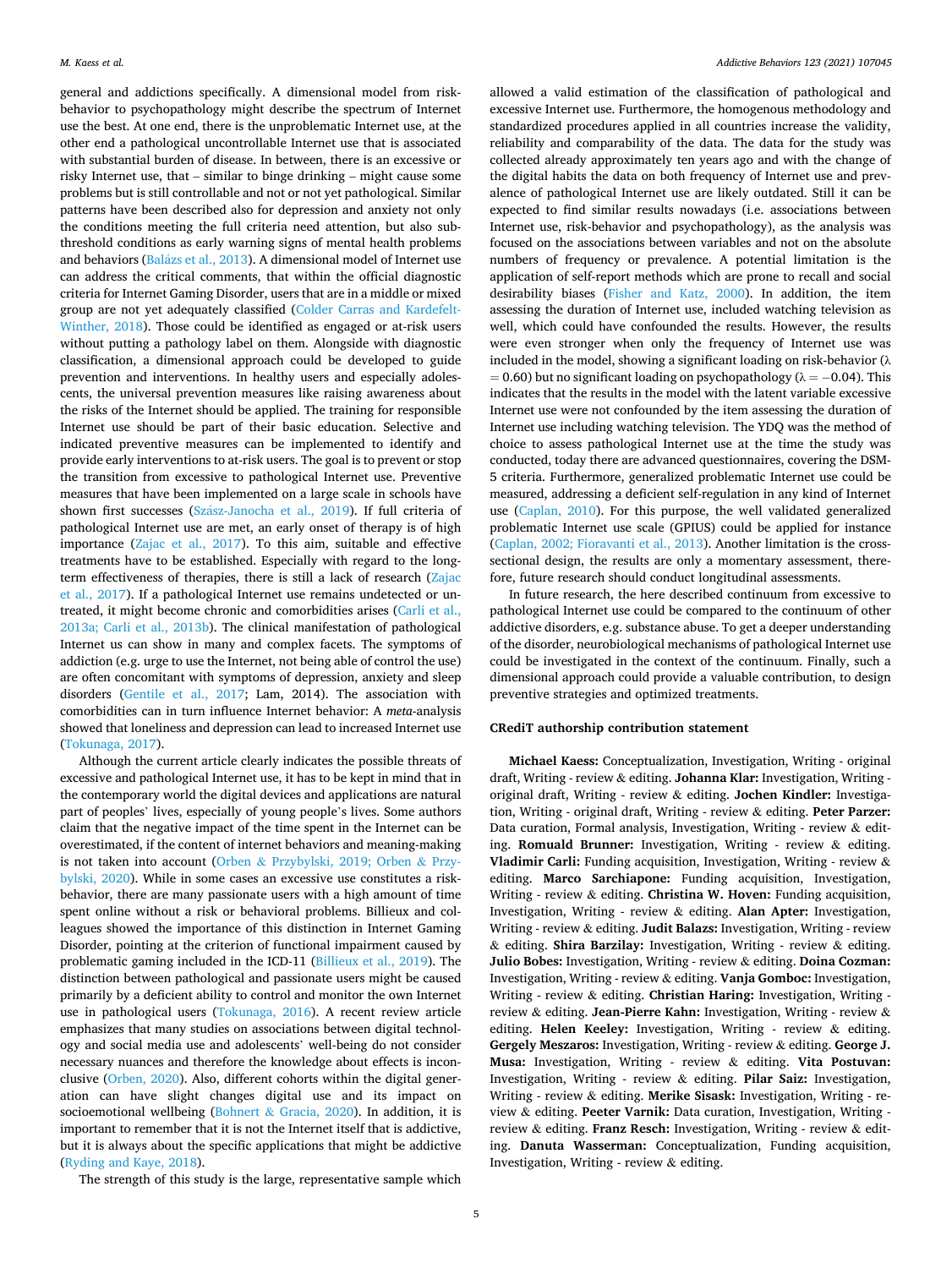### <span id="page-5-0"></span>**Declaration of Competing Interest**

The authors declare that they have no known competing financial interests or personal relationships that could have appeared to influence the work reported in this paper.

#### **Acknowledgments**

The SEYLE project was supported through Coordination Theme 1 (Health) of the European Union Seventh Framework Program (FP7), Grant agreement number HEALTH-F2-2009-223091.

#### **Appendix A**

[Table 1A](#page-2-0) [Table 2A](#page-2-0)

#### **References**

- American Psychiatric Association. (2013). Diagnostic and statistical manual of mental disorders (DSM-5). American Psychiatric Pub.
- Balázs, J., Miklósi, M., Keresztény, Á., Hoven, C. W., Carli, V., Wasserman, C., Apter, A., Bobes, J., Brunner, R., Cosman, D., Cotter, P., Haring, C., Iosue, M., Kaess, M., Kahn, J.-P., Keeley, H., Marusic, D., Postuvan, V., Resch, F., … Wasserman, D. (2013). Adolescent subthreshold-depression and anxiety: Psychopathology, functional impairment and increased suicide risk. Journal of Child Psychology and Psychiatry, 54(6), 670–677.
- [Beck, A. T., Steer, R. A., Ball, R., & Ranieri, W. F. \(1996\). Comparison of Beck Depression](http://refhub.elsevier.com/S0306-4603(21)00230-6/h0015)  [Inventories-IA and-II in Psychiatric Outpatients.](http://refhub.elsevier.com/S0306-4603(21)00230-6/h0015) *Journal of Personality Assessment, 67*  [\(3\), 588](http://refhub.elsevier.com/S0306-4603(21)00230-6/h0015)–597.
- [Billieux, J., Flayelle, M., Rumpf, H.-J., & Stein, D. J. \(2019\). High involvement versus](http://refhub.elsevier.com/S0306-4603(21)00230-6/h0020)  [pathological involvement in video games: A crucial distinction for ensuring the](http://refhub.elsevier.com/S0306-4603(21)00230-6/h0020)  [validity and utility of gaming disorder.](http://refhub.elsevier.com/S0306-4603(21)00230-6/h0020) *Current Addiction Reports, 6*(3), 323–330.
- [Bohnert, M., & Gracia, P. \(2020\). Emerging Digital Generations? Impacts of Child Digital](http://refhub.elsevier.com/S0306-4603(21)00230-6/h0025)  [Use on Mental and Socioemotional Well-Being across Two Cohorts in Ireland,](http://refhub.elsevier.com/S0306-4603(21)00230-6/h0025) 2007–2018. *[Child Indicators Research, 14](http://refhub.elsevier.com/S0306-4603(21)00230-6/h0025)*(2), 629–659.
- [Caplan, S. E. \(2002\). Problematic Internet use and psychosocial well-being: Development](http://refhub.elsevier.com/S0306-4603(21)00230-6/h0030)  of a theory-based cognitive–[behavioral measurement instrument.](http://refhub.elsevier.com/S0306-4603(21)00230-6/h0030) *Computers in [Human Behavior, 18](http://refhub.elsevier.com/S0306-4603(21)00230-6/h0030)*(5), 553–575.
- [Caplan, S. E. \(2010\). Theory and measurement of generalized problematic Internet use: A](http://refhub.elsevier.com/S0306-4603(21)00230-6/h0035)  two-step approach. *[Computers in Human Behavior, 26](http://refhub.elsevier.com/S0306-4603(21)00230-6/h0035)*(5), 1089–1097.
- [Caplan, S. E., & High, A. C. \(2006\). Beyond excessive use: The interaction between](http://refhub.elsevier.com/S0306-4603(21)00230-6/h0040)  [cognitive and behavioral symptoms of problematic Internet use.](http://refhub.elsevier.com/S0306-4603(21)00230-6/h0040) *Communication [Research Reports, 23](http://refhub.elsevier.com/S0306-4603(21)00230-6/h0040)*(4), 265–271.
- [Carli, V., Durkee, T., Wasserman, D., Hadlaczky, G., Despalins, R., Kramarz, E.,](http://refhub.elsevier.com/S0306-4603(21)00230-6/h0045) … [Kaess, M. \(2013\). The association between pathological Internet use and comorbid](http://refhub.elsevier.com/S0306-4603(21)00230-6/h0045)  [psychopathology: A systematic review.](http://refhub.elsevier.com/S0306-4603(21)00230-6/h0045) *Psychopathology, 46*(1), 1–13.
- Carli, V., Wasserman, C., Wasserman, D., Sarchiapone, M., Apter, A., Balazs, J., … Hoven, C. W. (2013). The saving and empowering young lives in Europe (SEYLE) randomized controlled trial (RCT): Methodological issues and participant characteristics. *BMC public health, 13*(1). [https://doi.org/10.1186/1471-2458-13-](https://doi.org/10.1186/1471-2458-13-479)  [479](https://doi.org/10.1186/1471-2458-13-479).
- [Colder Carras, M., & Kardefelt-Winther, D. \(2018\). When addiction symptoms and life](http://refhub.elsevier.com/S0306-4603(21)00230-6/h0055)  [problems diverge: A latent class analysis of problematic gaming in a representative](http://refhub.elsevier.com/S0306-4603(21)00230-6/h0055)  [multinational sample of European adolescents.](http://refhub.elsevier.com/S0306-4603(21)00230-6/h0055) *European Child & Adolescent [Psychiatry, 27](http://refhub.elsevier.com/S0306-4603(21)00230-6/h0055)*(4), 513–525.
- [Costello, E. J., Mustillo, S., Erkanli, A., Keeler, G., & Angold, A. \(2003\). Prevalence and](http://refhub.elsevier.com/S0306-4603(21)00230-6/h0060)  [development of psychiatric disorders in childhood and adolescence.](http://refhub.elsevier.com/S0306-4603(21)00230-6/h0060) *Archives of [General Psychiatry, 60](http://refhub.elsevier.com/S0306-4603(21)00230-6/h0060)*(8), 837–844.
- Durkee, T., Carli, V., Floderus, B., Wasserman, C., Sarchiapone, M., Apter, A., … Wasserman, D. (2016). Pathological Internet Use and Risk-Behaviors among European Adolescents. *International Journal of Environmental Research and Public Health, 13*(3), 294. <https://doi.org/10.3390/ijerph13030294>.
- [Durkee, T., Kaess, M., Carli, V., Parzer, P., Wasserman, C., Floderus, B., & Wasserman, D.](http://refhub.elsevier.com/S0306-4603(21)00230-6/h0070)  (2012). Prevalence of pathological Internet use among adolescents in Europe demographic and social factors. *[Addiction \(Abingdon, England\), 107](http://refhub.elsevier.com/S0306-4603(21)00230-6/h0070)*, 2210–2222.
- [Dworak, M., Schierl, T., Bruns, T., & Struder, H. K. \(2007\). Impact of singular excessive](http://refhub.elsevier.com/S0306-4603(21)00230-6/h0075)  [computer game and television exposure on sleep patterns and memory performance](http://refhub.elsevier.com/S0306-4603(21)00230-6/h0075)  [of school-aged children.](http://refhub.elsevier.com/S0306-4603(21)00230-6/h0075) *Pediatrics, 120*(5), 978–985.
- [Fioravanti, G., Primi, C., & Casale, S. \(2013\). Psychometric evaluation of the generalized](http://refhub.elsevier.com/S0306-4603(21)00230-6/h0080)  [problematic internet use scale 2 in an Italian sample.](http://refhub.elsevier.com/S0306-4603(21)00230-6/h0080) *Cyberpsychology, Behavior, and [Social Networking, 16](http://refhub.elsevier.com/S0306-4603(21)00230-6/h0080)*(10), 761–766.
- [Fisher, R. J., & Katz, J. E. \(2000\). Social-desirability bias and the validity of self-reported](http://refhub.elsevier.com/S0306-4603(21)00230-6/h0085)  values. *Psychology & [Marketing, 17](http://refhub.elsevier.com/S0306-4603(21)00230-6/h0085)*(2), 105–120.
- [Gardner, M., & Steinberg, L. \(2005\). Peer influence on risk taking, risk preference, and](http://refhub.elsevier.com/S0306-4603(21)00230-6/h0090)  [risky decision making in adolescence and adulthood: An experimental study.](http://refhub.elsevier.com/S0306-4603(21)00230-6/h0090)  *[Developmental Psychology, 41](http://refhub.elsevier.com/S0306-4603(21)00230-6/h0090)*(4), 625–635.
- Gentile, D. A., Bailey, K., Bavelier, D., Brockmyer, J. F., Cash, H., Coyne, S. M., ..., Markle, T. (2017). Internet gaming disorder in children and adolescents. Pediatrics, 140, S81-S85.

#### *Addictive Behaviors 123 (2021) 107045*

- [Giedd, J. N., Blumenthal, J., Jeffries, N. O., Castellanos, F. X., Liu, H., Zijdenbos, A.,](http://refhub.elsevier.com/S0306-4603(21)00230-6/h0100) … [Rapoport, J. L. \(1999\). Brain development during childhood and adolescence: A](http://refhub.elsevier.com/S0306-4603(21)00230-6/h0100) [longitudinal MRI study.](http://refhub.elsevier.com/S0306-4603(21)00230-6/h0100) *Nature Neuroscience, 2*(10), 861–863.
- González-Bueso, V., Santamaría, J. J., Fernández, D., Merino, L., Montero, E., & Ribas, J. [\(2018\). Association between Internet gaming disorder or pathological video-game](http://refhub.elsevier.com/S0306-4603(21)00230-6/h0105) [use and comorbid psychopathology: A comprehensive review.](http://refhub.elsevier.com/S0306-4603(21)00230-6/h0105) *International Journal of [Environmental Research and Public Health, 15](http://refhub.elsevier.com/S0306-4603(21)00230-6/h0105)*(4), 668.
- [Goodman, R., Meltzer, H., & Bailey, V. \(1998\). The Strengths and Difficulties](http://refhub.elsevier.com/S0306-4603(21)00230-6/h0110)  [Questionnaire: A pilot study on the validity of the self-report version.](http://refhub.elsevier.com/S0306-4603(21)00230-6/h0110) *European Child & [Adolescent Psychiatry, 7](http://refhub.elsevier.com/S0306-4603(21)00230-6/h0110)*(3), 125–130.
- [Hurrelmann, K. \(1990\). Health promotion for adolescents: Preventive and corrective](http://refhub.elsevier.com/S0306-4603(21)00230-6/h0115)  [strategies against problem behavior.](http://refhub.elsevier.com/S0306-4603(21)00230-6/h0115) *Journal of Adolescence, 13*(3), 231–250.
- Jackson, S., & Goossens, L. (Eds.). (2020). Handbook of adolescent development. Psychology Press.
- [Jessor, R. \(1991\). Risk-behavior in adolescence: A psychosocial framework for](http://refhub.elsevier.com/S0306-4603(21)00230-6/h0125) understanding and action. *[The Journal of Adolescent Health: Official Publication of the](http://refhub.elsevier.com/S0306-4603(21)00230-6/h0125)  [Society for Adolescent Medicine, 12](http://refhub.elsevier.com/S0306-4603(21)00230-6/h0125)*(8), 597–605.
- [Kaess, M., Durkee, T., Brunner, R., Carli, V., Parzer, P., Wasserman, C.,](http://refhub.elsevier.com/S0306-4603(21)00230-6/h0130) … Wasserman, D. [\(2014\). Pathological Internet use among European adolescents: Psychopathology](http://refhub.elsevier.com/S0306-4603(21)00230-6/h0130)  [and self-destructive behaviours.](http://refhub.elsevier.com/S0306-4603(21)00230-6/h0130) *European Child & Adolescent Psychiatry, 23*(11), [1093](http://refhub.elsevier.com/S0306-4603(21)00230-6/h0130)–1102.
- [Kessler, R. C., Amminger, G. P., Aguilar-Gaxiola, S., Alonso, J., Lee, S., & ??st??n, T. B.](http://refhub.elsevier.com/S0306-4603(21)00230-6/h0135)  [\(2007\). Age of onset of mental disorders: A review of recent literature.](http://refhub.elsevier.com/S0306-4603(21)00230-6/h0135) *Current [Opinion in Psychiatry, 20](http://refhub.elsevier.com/S0306-4603(21)00230-6/h0135)*(4), 359–364.
- [Konrad, K., Firk, C., & Uhlhaas, P. J. \(2013\). Brain development during adolescence:](http://refhub.elsevier.com/S0306-4603(21)00230-6/h0140)  [Neuroscientific insights into this developmental period.](http://refhub.elsevier.com/S0306-4603(21)00230-6/h0140) *Deutsches Arzteblatt [International, 110](http://refhub.elsevier.com/S0306-4603(21)00230-6/h0140)*(25), 425–431.
- [Kuntsche, E., Kuntsche, S., Thrul, J., & Gmel, G. \(2017\). Binge drinking: Health impact,](http://refhub.elsevier.com/S0306-4603(21)00230-6/h0145)  [prevalence, correlates and interventions.](http://refhub.elsevier.com/S0306-4603(21)00230-6/h0145) *Psychology & health, 32*(8), 976–1017.
- Machimbarrena, J. M., González-Cabrera, J., Ortega-Barón, J., Beranuy-Fargues, M., Álvarez-Bardón, A., & Tejero, B. (2019). Profiles of problematic internet use and its impact on adolescents' [health-related quality of life.](http://refhub.elsevier.com/S0306-4603(21)00230-6/h0150) *International Journal of [Environmental Research and Public Health, 16](http://refhub.elsevier.com/S0306-4603(21)00230-6/h0150)*(20), 3877.
- [Orben, A. \(2020\). Teenagers, screens and social media: A narrative review of reviews and](http://refhub.elsevier.com/S0306-4603(21)00230-6/h0155)  key studies. *[Social Psychiatry and Psychiatric Epidemiology, 55](http://refhub.elsevier.com/S0306-4603(21)00230-6/h0155)*(4), 407–414.
- [Orben, A., & Przybylski, A. K. \(2019\). Screens, Teens, and Psychological Well-Being:](http://refhub.elsevier.com/S0306-4603(21)00230-6/h0160)  [Evidence From Three Time-Use-Diary Studies.](http://refhub.elsevier.com/S0306-4603(21)00230-6/h0160) *Psychological Science, 30*(5), 682–696.
- Orben, A., & Przybylski, A. K. (2020). Teenage sleep and technology engagement across the week. PeerJ, 8, e8427.
- [Przybylski, A. K., Weinstein, N., & Murayama, K. \(2017\). Internet gaming disorder:](http://refhub.elsevier.com/S0306-4603(21)00230-6/h0170) [Investigating the clinical relevance of a new phenomenon.](http://refhub.elsevier.com/S0306-4603(21)00230-6/h0170) *American Journal of [Psychiatry, 174](http://refhub.elsevier.com/S0306-4603(21)00230-6/h0170)*(3), 230–236.
- Rabe-Hesketh, S., Skrondal, A., Pickles, A. (2004). Generalized multilevel structural equation modeling. Psychometrika, 69, 167-190.
- [Remschmidt, H. \(2013\). Mental health and psychological illness in adolescence.](http://refhub.elsevier.com/S0306-4603(21)00230-6/h0180)  *Deutsches Ärzteblatt International, 110(25), 423–424.*
- [Ryding, F. C., & Kaye, L. K. \(2018\).](http://refhub.elsevier.com/S0306-4603(21)00230-6/h0185) "Internet addiction": A conceptual minefield. *[International Journal of Mental Health and Addiction, 16](http://refhub.elsevier.com/S0306-4603(21)00230-6/h0185)*(1), 225–232.
- StataCorp (2015) Stata: Release 14. Statistical Software. StataCorp LLC, College Station, TX.
- Szász-Janocha, C., Vonderlin, E., & Lindenberg, K. (2019). Die Wirksamkeit eines [Frühinterventionsprogramms für Jugendliche mit Computerspiel-und](http://refhub.elsevier.com/S0306-4603(21)00230-6/h0195)  Internetabhängigkeit: Mittelfristige Effekte der PROTECT+ Studie. Zeitschrift für *[Kinder-und Jugendpsychiatrie und Psychotherapie.](http://refhub.elsevier.com/S0306-4603(21)00230-6/h0195)*
- [Tokunaga, R. S. \(2016\). An examination of functional difficulties from Internet use:](http://refhub.elsevier.com/S0306-4603(21)00230-6/h0200) [Media habit and displacement theory explanations.](http://refhub.elsevier.com/S0306-4603(21)00230-6/h0200) *Human Communication Research, 42*[\(3\), 339](http://refhub.elsevier.com/S0306-4603(21)00230-6/h0200)–370.
- [Tokunaga, R. S. \(2017\). A meta-analysis of the relationships between psychosocial](http://refhub.elsevier.com/S0306-4603(21)00230-6/h0205) [problems and internet habits: Synthesizing internet addiction, problematic internet](http://refhub.elsevier.com/S0306-4603(21)00230-6/h0205) [use, and deficient self-regulation research.](http://refhub.elsevier.com/S0306-4603(21)00230-6/h0205) *Communication Monographs, 84*(4), 423–[446](http://refhub.elsevier.com/S0306-4603(21)00230-6/h0205).
- [Tokunaga, R. S., & Rains, S. A. \(2010\). An evaluation of two characterizations of the](http://refhub.elsevier.com/S0306-4603(21)00230-6/h0210) [relationships between problematic Internet use, time spent using the Internet, and](http://refhub.elsevier.com/S0306-4603(21)00230-6/h0210) psychosocial problems. *[Human Communication Research, 36](http://refhub.elsevier.com/S0306-4603(21)00230-6/h0210)*(4), 512–545.
- Wartberg, L., Durkee, T., Kriston, L., Parzer, P., Fischer-Waldschmidt, G., Resch, F., [Kaess, M. \(2017\). Psychometric properties of a German version of the Young](http://refhub.elsevier.com/S0306-4603(21)00230-6/h0215) [Diagnostic Questionnaire \(YDQ\) in two independent samples of adolescents.](http://refhub.elsevier.com/S0306-4603(21)00230-6/h0215)  *[International Journal of Mental Health and Addiction, 15](http://refhub.elsevier.com/S0306-4603(21)00230-6/h0215)*(1), 182–190.
- Wasserman, D., Carli, V., Wasserman, C., Apter, A., Balazs, J., Bobes, J., … Hoven, C. W. (2010). Saving and empowering young lives in Europe (SEYLE): A randomized controlled trial. *BMC Public Health, 10*(1). [https://doi.org/10.1186/1471-2458-10-](https://doi.org/10.1186/1471-2458-10-192)  [192](https://doi.org/10.1186/1471-2458-10-192).
- Wasserman, D., Hoven, C. W., Wasserman, C., Wall, M., Eisenberg, R., Hadlaczky, G., ... & Carli, V. (2015). School-based suicide prevention programmes: the SEYLE clusterrandomised, controlled trial. The Lancet, 385(9977), 1536-1544.
- World Health Organization. (2018). International classification of diseases for mortality and morbidity statistics (11th Revision). Retrieved from https://icd.who.int/ browse11/l-m/en.
- World Health Organization, & Centers for Disease Control and Prevention, CDC. (2013). Global school-based student health survey (GSHS).
- Young, K., Pistner, M., O'[mara, J., & Buchanan, J. \(1999\). Cyber disorders: The mental](http://refhub.elsevier.com/S0306-4603(21)00230-6/h0245)  [health concern for the new millennium.](http://refhub.elsevier.com/S0306-4603(21)00230-6/h0245) *CyberPsychology & Behavior, 2*(5), 475–479.